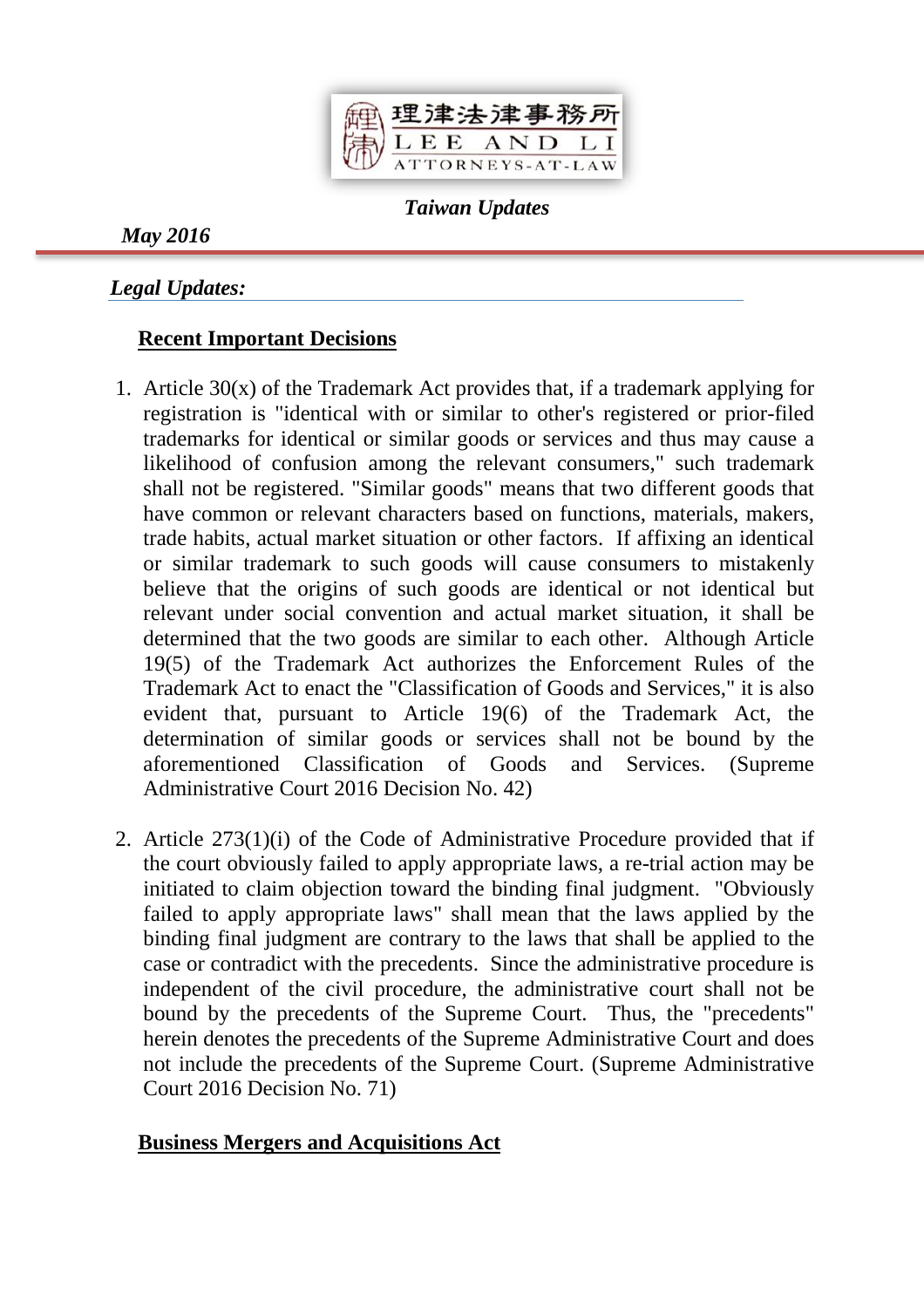Article 33 of the Business Mergers and Acquisitions Act provides that, after the resolution on share swap is adopted by a company, it shall make a public notice to shareholders, notify each shareholder and each pledgee of the shareholders registered in the shareholders' roster, no later than 30 days prior to the record date of the share swap, of the following matters:

- 1. The essentials of a resolution adopted by the shareholders' meeting or the Board of Directors.
- 2. Transfer of shares shall be executed on the record date of the share swap.
- 3. Shareholders shall file the share certificates they hold one day before the record date of the share swap; those share certificates not filed shall become null and void.

On March 22, 2016, Taiwan's Ministry of Economic Affairs promulgated the Jing-Shang-Tzu No. 10502016260 circular letter stating that all the companies listed on the Taiwan Stock Exchange ("TWSE"), General Stock Board ("GSB") or the Emerging Stock Board ("ESB") have issued their shares in non-physical form or deposited their physical securities at the Taiwan Depository and Clearing Corporation ("TDCC"). Therefore, there will be no possibility for such shares to be circulated and thus will cause no impact on the rights of the shareholders. Based on the foregoing, for the companies listed on the TWSE, OTC and ESB, they may simply make public notice of the matters prescribed in Article 33 of the Business Mergers and Acquisitions Act. However, any company not meeting the above-mentioned situation will still need to make public notice and notify its shareholders.

# **Personal Information Protection Act**

Taiwan's Executive Yuan published that the amendment to Taiwan's Personal Information Protection Act, which was promulgated on December 30, 2015, came into force on March 15, 2016. The main points of this amendment include that: "medical records" constitutes one type of special personal information; the method of consent for the collection, processing and use of personal information is no longer limited to the "written" consent. For an introduction to the main points of this amendment, please refer to our February, 2016 Taiwan Updates.

# **Intellectual Property**

The accelerated examination mechanisms of the current Accelerated Examination Program ("AEP"), Patent Prosecution Highway ("PPH"), and TW-Support Using the PPH Agreement ("TW-SUPA") all provide that: "[T]he unpublished patent application is only allowed to apply for an accelerated examination along with an early publication." Further, the applicant shall pay NT\$1,000 early publication fee. However, the proportion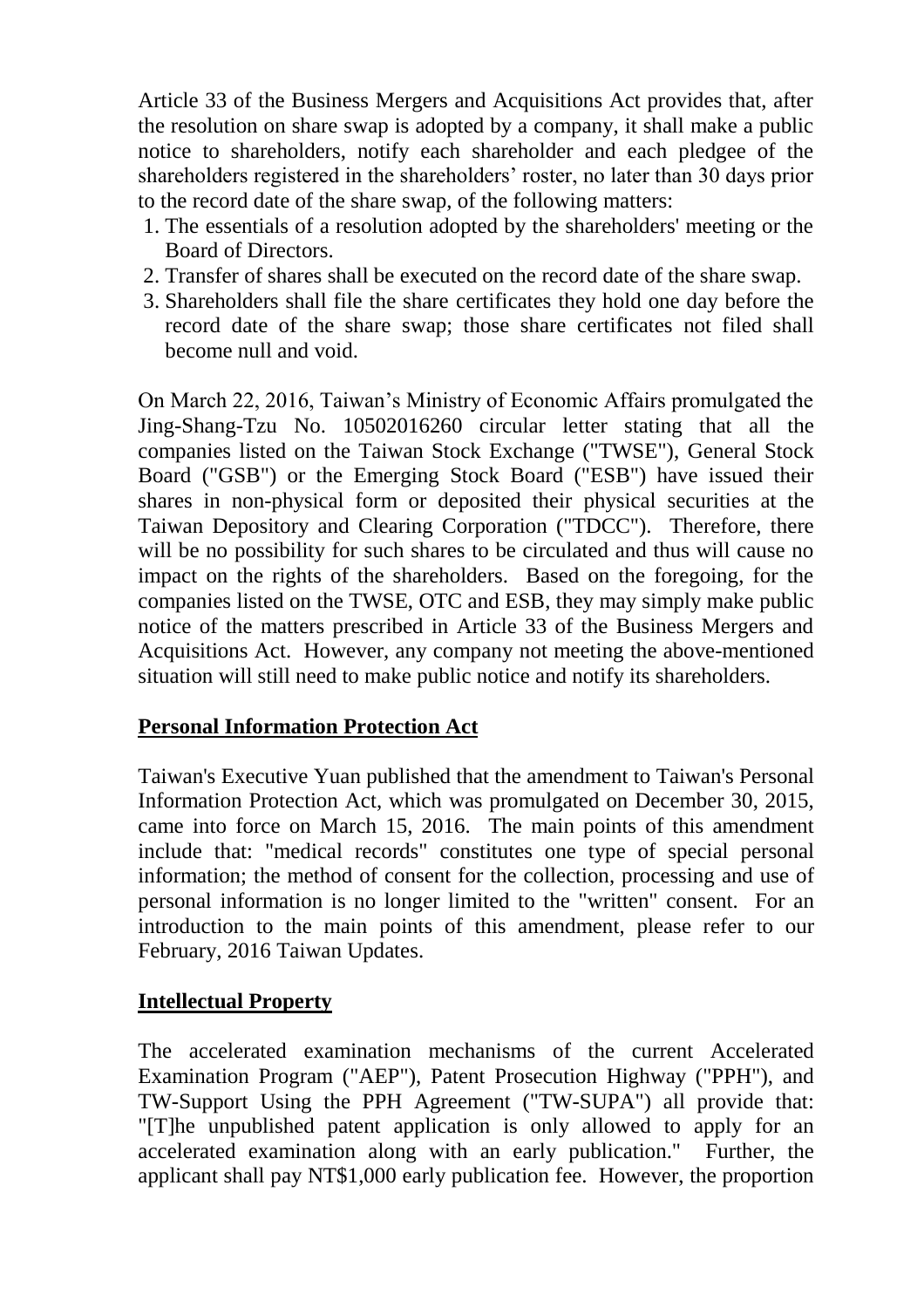of cases which have not been published (since an 18-month period after application has not expired) but proceed to a substantive examination has been increasing year by year. As a consequence, arranging early publication as a prerequisite to proceed to the examination of PPH cases will impact interaction and cooperation on PPH cases. Moreover, from an observation of the current PPH mechanisms in other countries, neither the Japan Patent Office (JPO), the Korean Intellectual Property Office (KIPO), nor the United States Patent and Trademark Office (USPTO) require that only published cases are allowed to apply for the PPH.

Based on the foregoing, as of April 1, 2016, the AEP, PPH, and TW-SUPA for the unpublished patent application is no longer conditioned on the early publication. This helps the applicant save the early publication fee and facilitates the use of all types of accelerated examination mechanisms. Source: <http://www.tipo.gov.tw/ct.asp?xItem=571515&ctNode=7127&mp=1>

## *Economic Updates:*

## **Foxconn signs takeover deal with Sharp on April 2, 2016**

After four years of negotiations, HON HAI PRECISION IND. CO., LTD. ("Foxconn") entered into a 388.8 billion Japanese yen agreement with Sharp Corp. ("Sharp") on April 2, 2016 in order to acquire 66% stake in Sharp with 88 yen per share. Foxconn will have the technology of six main products on hand, including Organic Light-Emitting Diodes (OLED), Internet of Things (IoT) appliances, solar power and others. According to the Chairman of Foxconn, Terry Kuo, in addition to the IGZO (Indium Gallium Zinc Oxide) technology used in many mobile devices, Sharp also holds innovational R&D capabilities and is of quality assurance; along with Foxconn's manufacturing capacity, Mr. Kuo said Sharp will turn a profit under his leadership within four years. Foxconn's takeover of Sharp symbolizes the beginning of an effective industrial cooperation between Taiwan and Japan. Considering that Taiwan lacks brand development while Sharp is short on hardware manufacturing and customer management, complementary cooperation of both parties will build a new model for Taiwan and Japan, and will strengthen their capability to compete with South Korean and Chinese firms.

## **Taiwan actively discussing tax treaties to strengthen the economic and trade competitiveness of Taiwanese companies**

The member counties of the Association of Southeast Asian Nations (ASEAN), the Trans-Pacific Partnership (TPP), the Regional Comprehensive Economic Partnership (RCEP) and others, which have not entered into a tax treaty with Taiwan, are considered priority targets by Taiwan's Executive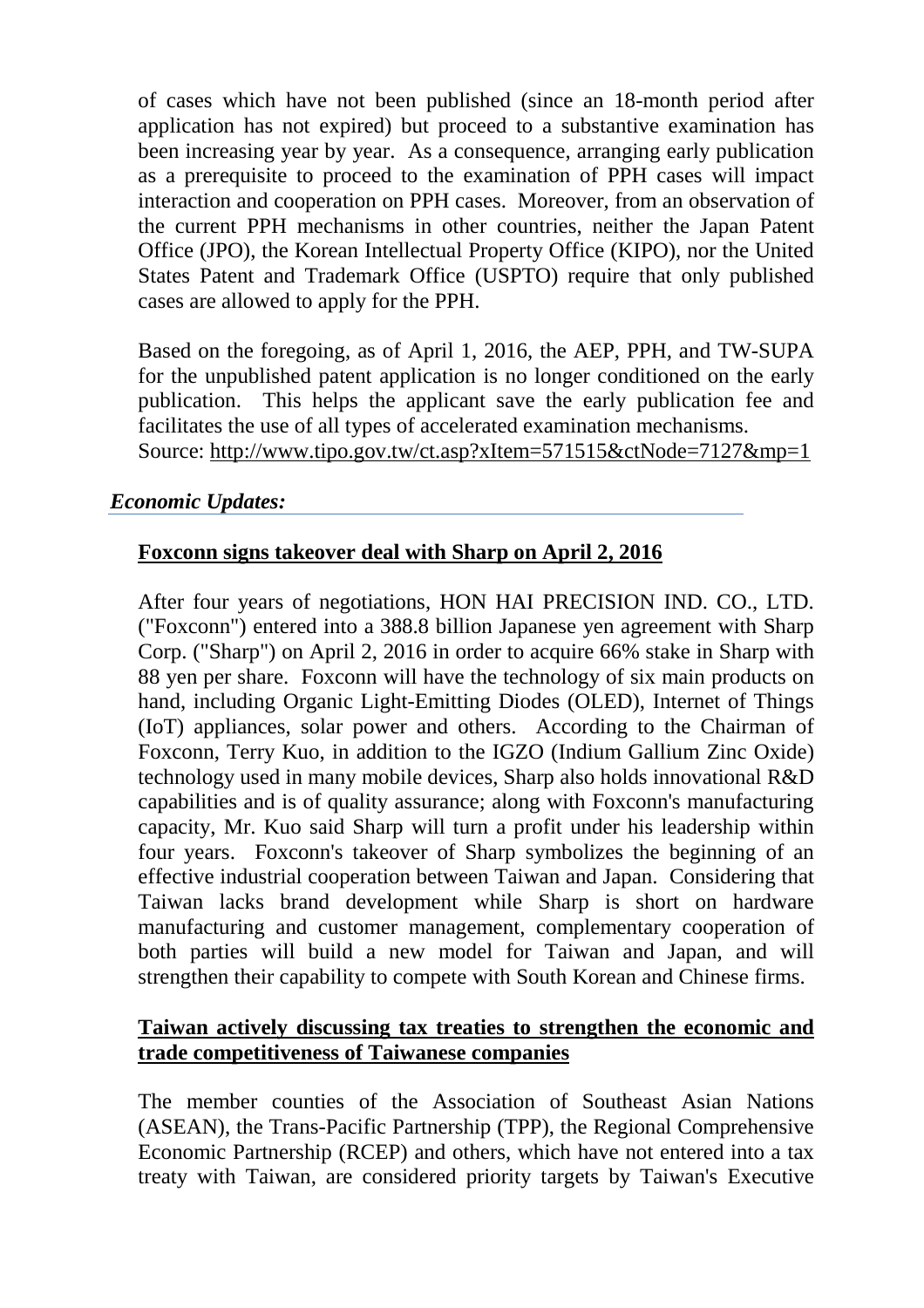Yuan to discuss the possibility of a tax treaty. Taiwan's Executive Yuan anticipates, through tax treaties, reducing taxation regarding overseas investment and maintaining the stability of operation taxation in order to strengthen the economic and trade competitiveness of Taiwanese companies. Sung Hsiu-ling, General Director of the International Fiscal Affairs Department of Taiwan's Ministry of Finance, said the most important purpose of tax treaties is to avoid double taxation. When Taiwanese companies establish a business overseas and then begin earning profits, tax treaties keep them from worrying about double taxation from countries of incorporation and investment. Statistics shows that there are over 3,700 tax treaties worldwide. It further shows that South Korea has entered into 84 tax treaties, Japan has entered into 52, China has entered into 99, and Taiwan has entered into 29 due to its full promotion on tax treaties recently.

#### *Government Updates:*

## **DPP unveils "Cross-strait Agreement Supervisory Bill" and will keep promoting the Cross-Strait Agreement on Trade in Goods and the Cross-Strait Agreement on Trade in Service after May 20, 2016**

The Democratic Progressive Party's ("DPP") version of the "Cross-strait Agreement Supervisory Bill" was unveiled in April. The DPP's version establishes the supervisory mechanisms for the pre, mid and post negotiation stages, and might go through the entire three-reading procedure in Taiwan's Legislative Yuan before May 20, 2016 at the earliest. There are six stages of supervisory mechanisms for the future cross-strait negotiations. Those include: (1) the competent authority shall hold a public hearing to discuss with the public, (2) developing a negotiation plan, and, upon approval of Taiwan's Legislative Yuan, begin the negotiation, (3) if a preliminary consensus is reached, immediate reports and explanations to Taiwan's Legislative Yuan will be required, (4) the negotiations shall be immediately suspended if the national security review determines that it might affect national security, (5) the draft of cross-strait agreement shall not be executed until Taiwan's Legislative Yuan grants approval; and (6) the cross-strait agreement shall not come into force until a clause-by-clause review of Taiwan's Legislative Yuan is completed. Business groups hold the opinion that the Cross-strait Agreement Supervisory Bill should focus on supervisory mechanisms, but keep room for negotiations; however, the DPP's version is too strict. With regard to the application of the "Cross-strait Agreement Supervisory Act," a consensus has been reached that it should apply to the Cross-Strait Agreement on Trade in Goods, which is still under negotiation. As for the application to the Cross-Strait Agreement on Trade in Service, which has been concluded but is not in force yet, there are different opinions on whether the "Cross-strait Agreement Supervisory Act" should be applied.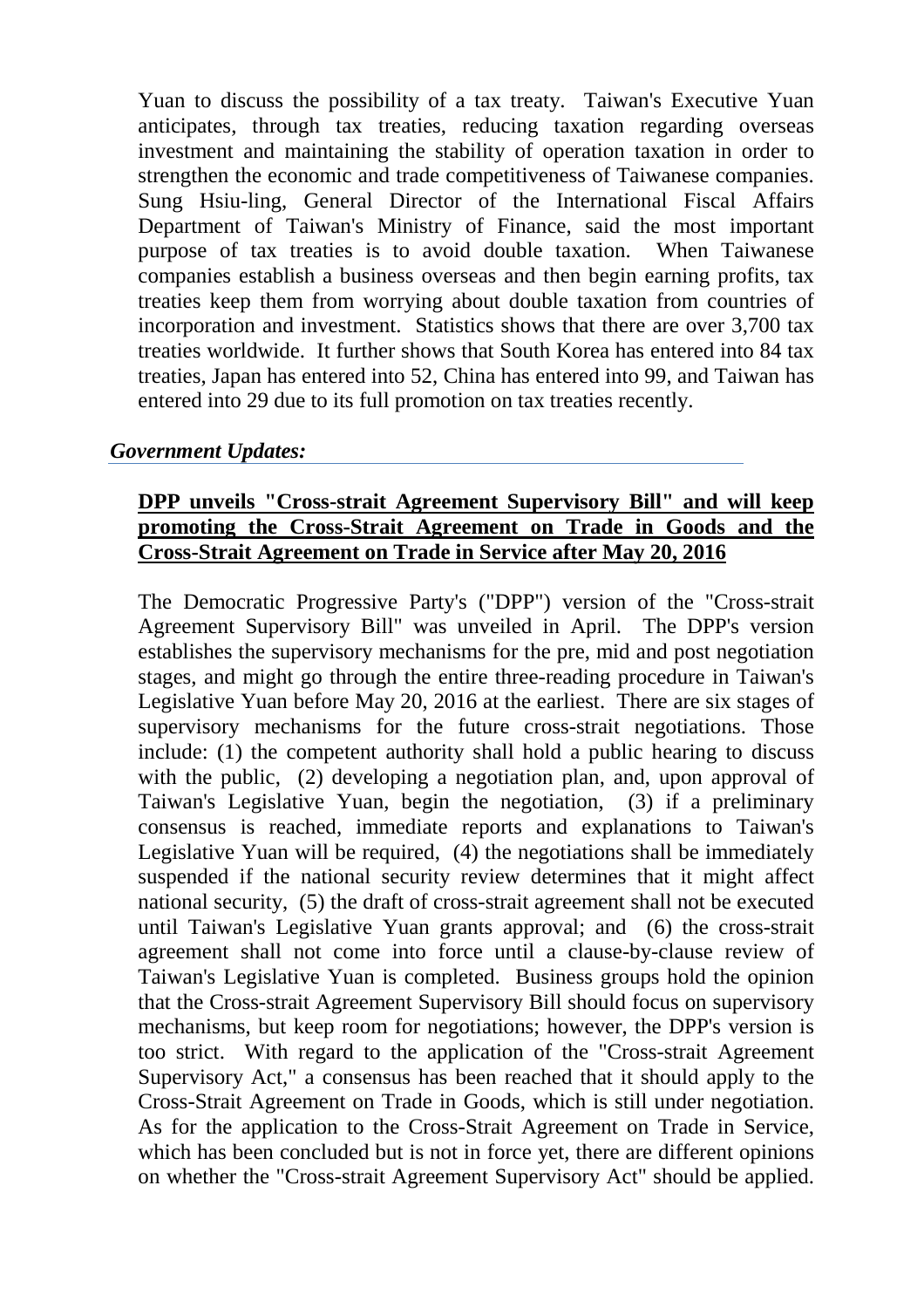Premier-designate Lin Chuan said if the "Cross-strait Agreement Supervisory Act" is feasible, then the DPP government will keep promoting the Cross-Strait Agreement on Trade in Goods and the Cross-Strait Agreement on Trade in Service after May 20, 2016.

## **The premier-designate, Lin Chuan presents Cabinet members**

The Premier-designate introduced future Cabinet members in April. The vice premier will be Lin Hsi-yao, a former Minister of State without portfolio, who will be responsible for the communication and coordination between the government, the Executive Yuan and the political parties in the future. The previous convention was that the Secretary-general of Executive Yuan was responsible for the communication and coordination between the Executive Yuan and the Legislative Yuan. The Cabinet spokesman will be Tung Chen-yuan, the former Deputy Minister of the Mainland Affairs Council. The Minister of Health and Welfare will be Lin Tzuo-yien, the former Vice Minister of the Ministry of Health and Welfare under the Ma Ying-jeou government. The Ministers without portfolio will be Shih Jun-ji, a former Financial Supervisory Commission Chairman, Chang Ching-sen, a former Vice Minister of the Council for Economic Planning and Development, Hsu Chang-yao, a former Minister of the Directorate General of Budget, Accounting and Statistics, Lin Wan-I, a former Minister of State without portfolio, and Lin Mei-chu, a former Deputy Interior Minister. Each of the five Ministers of State without portfolio is designated with an important role. The former Financial Supervisory Commission Chairman, Shih Jun-ji, will be leading in the areas of finance and economics, telecommunication, and negotiations regarding trade and economics. Taiwan is likely to join the Trans-Pacific Partnership ("TPP") in the future, and an organization, which is responsible for negotiations, will be established under the Executive Yuan and will be supervised by Shih Jun-ji. Chang Ching-sen will be supervising affairs regarding the homeland, transportation, energy, environment, agriculture, social housing, and urban-rural divide. Hsu Chang-yao will be responsible for affairs regarding budget and accounting and statics, human resource, and finance. Lin Mei-chu will be responsible for affairs regarding the interior, justice, transitional justice, judicial reform, and public order. Lin Wan-I will be supervising matters regarding the new government's major policies, such as the annuity and long-term care.

# *Cultural Updates:*

# **Taipei 101 International Climbing Competition Starts on May 1**

The Taipei 101 International Climbing Competition, which is co-hosted by Taipei 101 and the Taipei City Government, is now entering its twelfth year.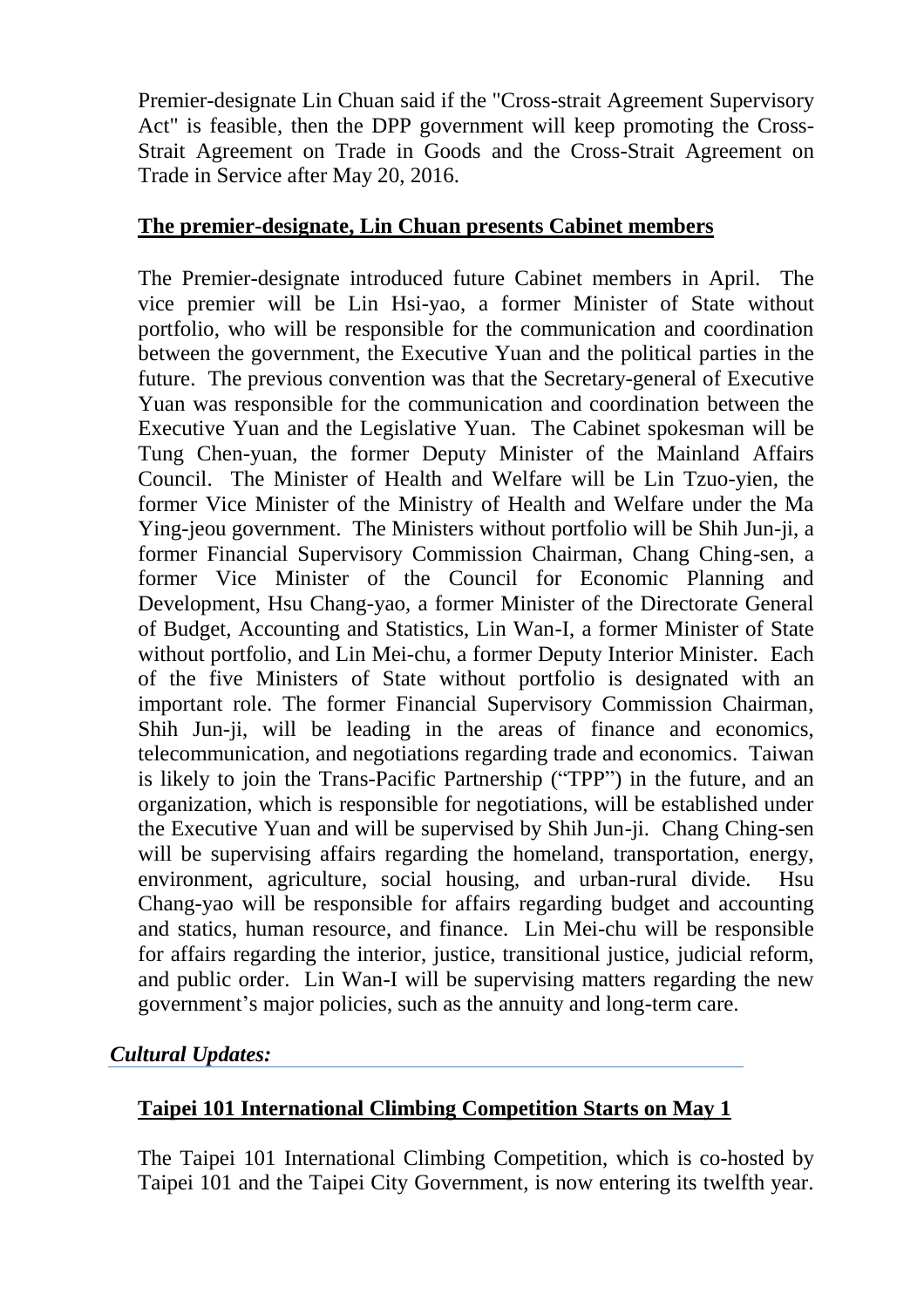Every year, this competition attracts over 4,000 top athletes from all over the world to take on the challenge of Taipei 101, which is up to 91 stories, a total of 2046 stairs, and the vertical height of 390 meters.

The Taipei 101 International Climbing Competition was first held in 2005. It replaced the Empire State Building in New York and became the target for international athletes. Due to the high level of difficulty, the number of participants must be limited out of safety concerns. Participants must be at least 15 years of age and must have passed health checks. In addition, Taipei 101 joined the World Federation of Great Towers in 2014, and the Taipei 101 International Climbing Competition was also listed as one of the point accumulation competitions for the greatest international climbing tournament, the Towerrunning World Cup, in 2015.

# **Bluefin Tuna Cultural Festival**

It has been 15 years since the Bluefin Tuna Cultural Festival was first held in Pingtung township of Donggang in 2001. It is now held by the Information and Tourism Department of Pingtung County Government and its opening day in 2016 is May 7.

Bluefin Tuna is considered an excellent option for sashimi (i.e., sliced raw fish) and has high economic value in Asia. Being an important fishing port in south Taiwan, Donggang is exceptionally rich in bluefin tuna and mainly exported to Japan years ago. However, due to the decrease in exporting during the 1990s, the Bluefin Tuna Cultural Festival was held in order to promote local customs and market bluefin tuna. The annual auction of "the first bluefin tuna" has successfully raised the awareness of bluefin tuna in Taiwan. Since the number of bluefin tuna has decreased in recent years, the Bluefin Tuna Cultural Festival has expanded its theme into tasting the three culinary treasures of Donggang: bluefin tuna, Escolar Eggs, and Sergestid Shrimp.

*The Taiwan Updates content on Taiwanese law and regulations is meant to provide an overview of the latest legal developments in Taiwan. Due to the generality of this overview, the information contained herein may not be applicable in all situations and should not be acted or relied upon without special legal advice. For more information or advice on specific legal issues, please contact Lee and Li directly. Our contact information is provided below.*